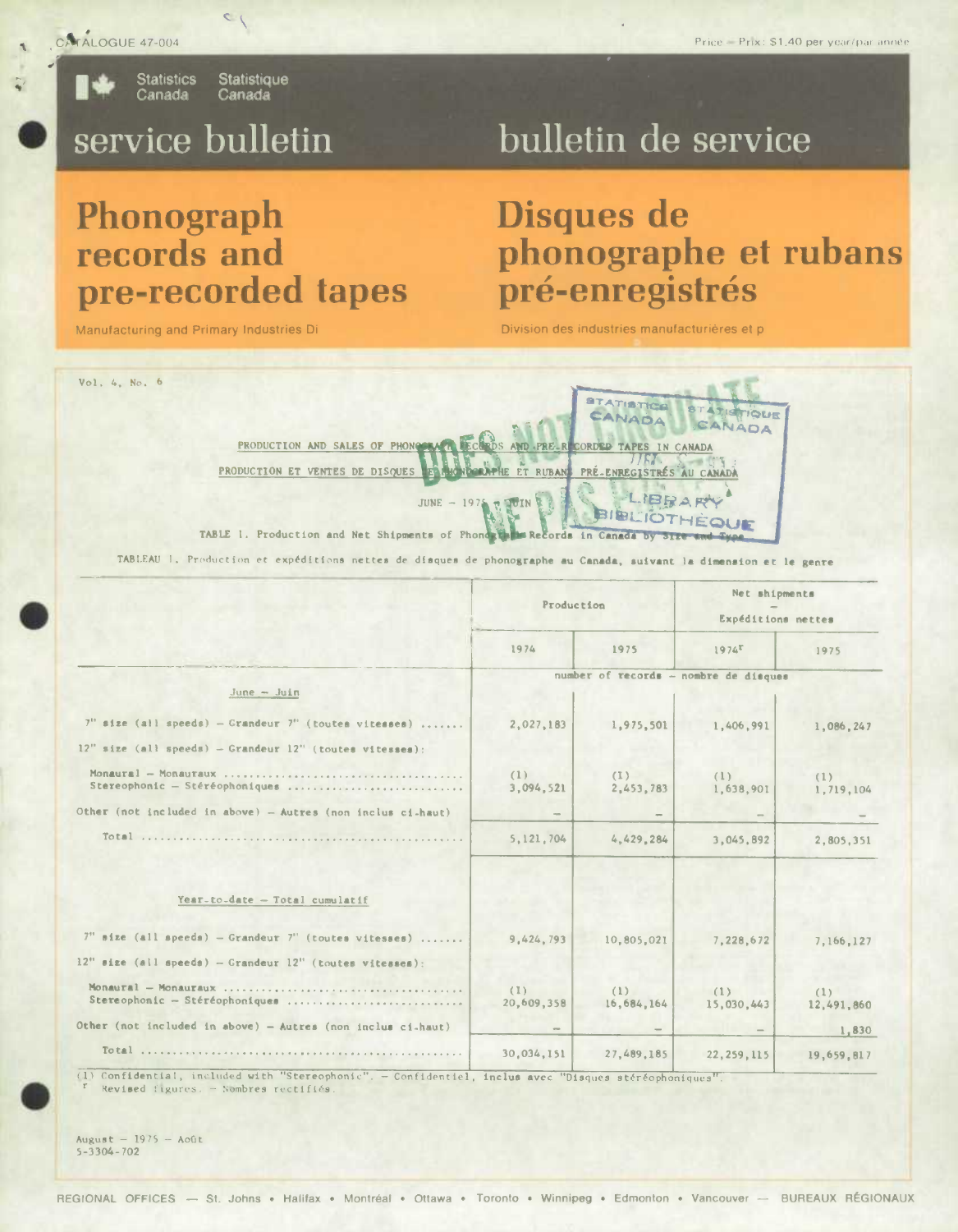## TABLE 2. Sales of Domestic Phonograph Recerds in Canada by Areas, etc.

### TABLEAU 2. Ventes de diaques de phonographe pressés au Canada par région, etc.

|                                                                                                                                          | Net value of sales (distributor's<br>net selling price)<br>Valeur nette des ventes (prix de<br>vente net du distributeur) |                                       |  |
|------------------------------------------------------------------------------------------------------------------------------------------|---------------------------------------------------------------------------------------------------------------------------|---------------------------------------|--|
|                                                                                                                                          | 1974                                                                                                                      | 1975                                  |  |
|                                                                                                                                          | dollars                                                                                                                   |                                       |  |
| $June - Juli$                                                                                                                            |                                                                                                                           |                                       |  |
|                                                                                                                                          |                                                                                                                           |                                       |  |
| Atlantic provinces - Provinces de l'Atlantique<br>Quebec and Eastern Ontario - Québec et l'est de l'Ontario                              | 311,115<br>1,655,150<br>1,837,738                                                                                         | 168,288<br>1,194,108<br>1,935,581     |  |
| Lakehead Ontario, Manitoba and Saskatchewan - Tête des Grands Lacs de                                                                    | 285,482                                                                                                                   | 224,508                               |  |
|                                                                                                                                          | 649,712<br>584,223                                                                                                        | 566,931<br>532,112                    |  |
|                                                                                                                                          | 5, 323, 420                                                                                                               | 4,621,528                             |  |
| Undistributed - Non-distribués:<br><b>AUGUST TOURIS</b>                                                                                  |                                                                                                                           |                                       |  |
| Record club sales $(1)$ - Ventes des clubs de disques $(1)$<br>Custom sales, liquidation sales, etc. (2) - Ventes sur commande spéciale, | (3)                                                                                                                       | (3)                                   |  |
|                                                                                                                                          | 452,172                                                                                                                   | 507,877                               |  |
|                                                                                                                                          | 5,775,592                                                                                                                 | 5,129,405                             |  |
|                                                                                                                                          |                                                                                                                           |                                       |  |
| Year-to-date - Total cumulatif                                                                                                           |                                                                                                                           |                                       |  |
| Atlantic provinces - Provinces de l'Atlantique<br>Québec and Eastern Ontario - Québec et l'est de l'Ontario                              | 1,577,594<br>9,556,415<br>14,514,977                                                                                      | 1,257,362<br>10,370,124<br>14,107,003 |  |
| Lakehead Ontario, Manitoba and Saskatchewan - Tête des Grands Lacs de                                                                    | 2,076,545                                                                                                                 | 2,050,508                             |  |
|                                                                                                                                          | 3,616,324<br>4, 573, 157                                                                                                  | 4,895,873<br>4,050,967                |  |
|                                                                                                                                          | 35,915,012                                                                                                                | 36, 731, 837                          |  |
| Undistributed - Non-distribués:                                                                                                          |                                                                                                                           |                                       |  |
| Record club sales $(1)$ - Ventes des clubs de disques $(1)$                                                                              | (3)                                                                                                                       | (3)                                   |  |
| Custom sales, liquidation sales, etc. (2) - Ventes sur commande spéciale,                                                                | 5, 273, 472                                                                                                               | 2,962,399                             |  |
|                                                                                                                                          | 41,188,484                                                                                                                | 39,694,236                            |  |

Note: Atlantic provincea: Newfoundland, Prince Edward Island, Nova Scotia and New Brunswick. Quebec and Eastern Ontario: Includes the Ottawa Valley and Eastern Ontario as far west as Kingston. Ontario: Excludes Eastern Ontario, the Ottawa<br>Valley and Lakehead Ontario, i.e. the Northwestern part of Ontario as far east as Thunder Bay. — Nota: P

de Thunder Bay.<br>(1) Shown at estimated distributor's selling price. — Valeurs fondées sur une évaluation des prix de vente des distrib teura.

(2) Shown at actual net billing price. — Valeurs fondées aur les prix réels nets facturés.<br>(3) Confidential, included with "Custom Sales". — Confidentiel, inclus avec "Ventes sur commande spéciale".



'S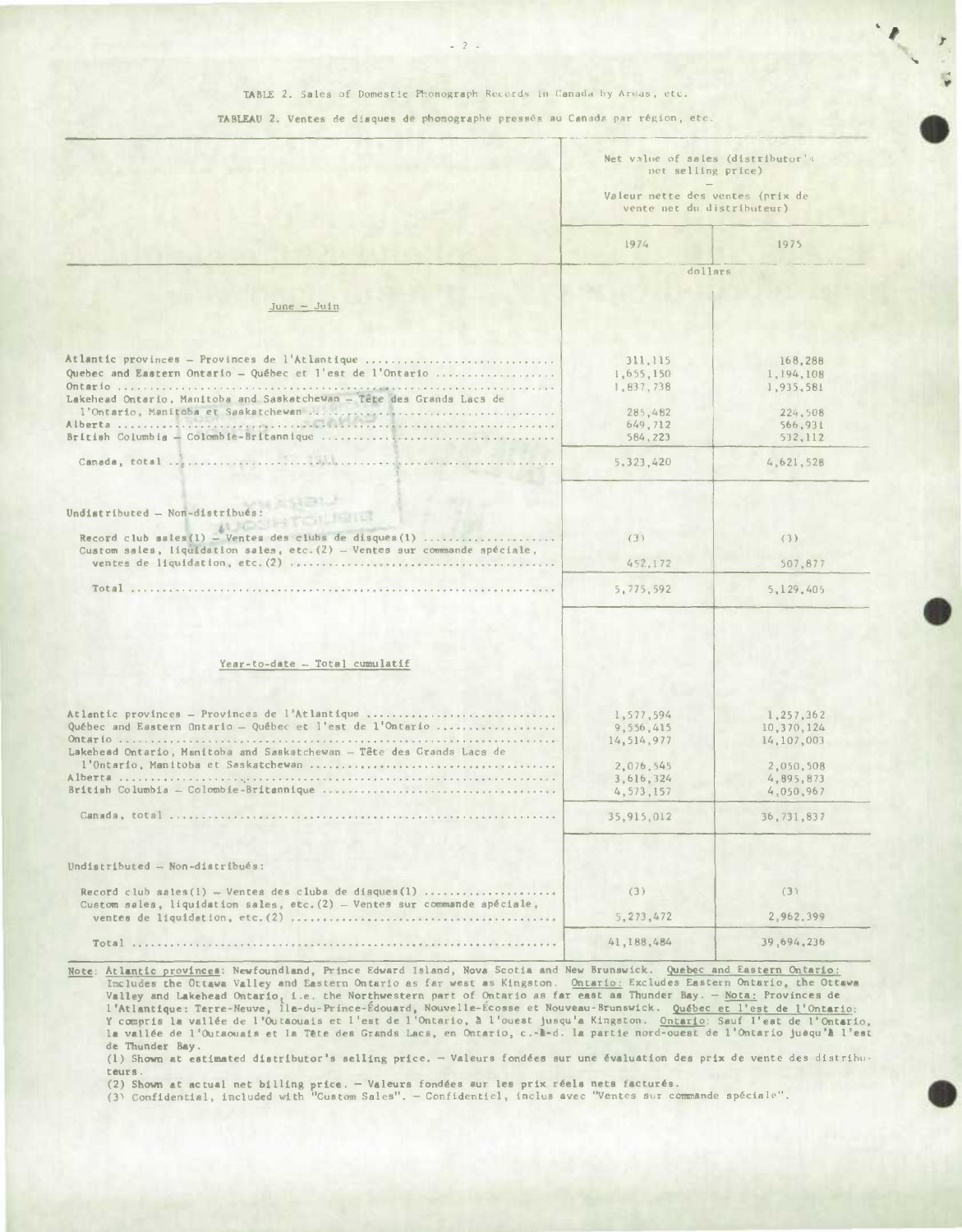#### TABLE 3. Sales of Pre-recorded Tapes in Canada by Areas, etc.

TABLEAU 3. Ventes de rubans pré-enregistrés au Canada par région, etc.

|                                                                                                                                                                                      | Net value of sales (distributor's<br>net selling price)<br>Valeur natte des ventes (prix de<br>vente net du distributeur) |                                                                          |
|--------------------------------------------------------------------------------------------------------------------------------------------------------------------------------------|---------------------------------------------------------------------------------------------------------------------------|--------------------------------------------------------------------------|
|                                                                                                                                                                                      | 1974                                                                                                                      | 1975                                                                     |
|                                                                                                                                                                                      | dollars                                                                                                                   |                                                                          |
| $June - Jim$                                                                                                                                                                         |                                                                                                                           |                                                                          |
|                                                                                                                                                                                      |                                                                                                                           |                                                                          |
| Atlantic provinces - Provinces de l'Atlantique<br>Quebec and Eastern Ontario - Québec et l'est de l'Ontario<br>Lakehead Ontario, Manitoba and Saskatchewan - Tête des Grands Lacs de | 97,450<br>401,059<br>795,953                                                                                              | 73,749<br>358,088<br>980,565                                             |
|                                                                                                                                                                                      | 164,068<br>417,285                                                                                                        | 170,332<br>349,674                                                       |
|                                                                                                                                                                                      | 305,257                                                                                                                   | 226,723                                                                  |
|                                                                                                                                                                                      | 2,181,072                                                                                                                 | 2,159,131                                                                |
| Undistributed - Non-distribués:<br>Record club sales(1) - Ventes des clubs de disques(1)<br>Custom sales, liquidation sales, etc. $(2)$ - Ventes sur commande spéciale,              | (3)<br>397, 245<br>2,578,317                                                                                              | (3)<br>398,682<br>2,557,813                                              |
| Year-to-date - Total cumulatif                                                                                                                                                       |                                                                                                                           |                                                                          |
| Atlantic provinces - Provinces de l'Atlantique<br>Quebec and Eastern Ontario - Québec et l'est de l'Ontario<br>Lakehead Ontario, Manitoba and Saskstchewan - Tête des Grands Lacs de | 670,837<br>2,358,884<br>5,277,100<br>1, 151, 517 <sup>r</sup><br>2,044,342<br>1,716,213                                   | 633,916<br>2,000,940<br>5,598,699<br>1,244,969<br>2,616,271<br>1,430,420 |
|                                                                                                                                                                                      | 13, 218, 893                                                                                                              | 13,525,215                                                               |
| Undistributed - Non-distribués:                                                                                                                                                      |                                                                                                                           |                                                                          |
| Record club sales(1) - Ventes des clubs de disques(1)                                                                                                                                | (3)                                                                                                                       | (3)                                                                      |
| Custom sales, liquidation sales, etc. $(2)$ - Ventes sur commande spéciale,                                                                                                          | 4,083,626                                                                                                                 | 2,716,775                                                                |
|                                                                                                                                                                                      |                                                                                                                           |                                                                          |

Note: Atlantic provinces: Newfoundland, Prince Edward Island, Nova Scotia and New Brunswick. Quebec and Eastern Ontario: Includes the Ottawa Valley and Eastern Ontario as far west as Kingston. Ontario: Excludes Eastern Ontario, the Ottawa<br>Valley and Lakehead Ontario, i.e. the Northwestern part of Ontario as far east as Thunder Bay. - Nota: P de Thunder Bay.

(1) Shown at estimated distributor's selling price. - Valeurs fondées sur une évaluation des prix de vente des distributeurs.

(2) Shown at actual net billing price. - Valeurs fondées sur les prix réels nets facturés.

(3) Confidential, included with "Custom sales". - Confidentiel, inclus avec "Ventes sur commande apéciale". Revised figures. - Nombres rectifiés.

 $\bullet$